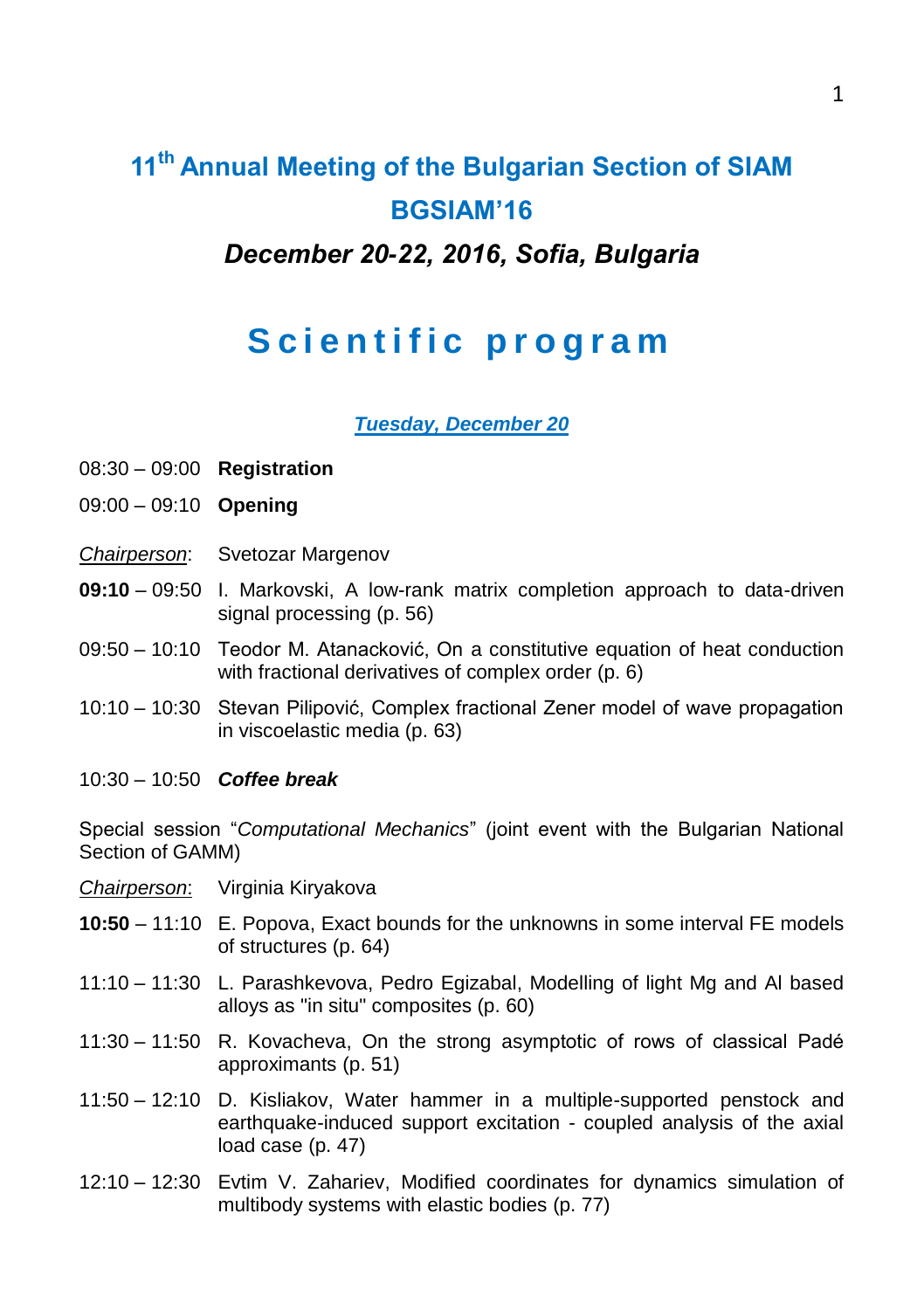- 12:30 13:30 *Lunch time*
- *Chairperson*: Nikolay Kutev
- **13:30** 14:10 V. Alexandrov, Data and Computational Science Methods Applied to Social Media
- 14:10 14:30 H. Safouli, P. Gaudrea, R. Slevinsky, Computation of energy eigenvalues of the Schrödinger equation with harmonic oscillators (p. 70)
- 14:30 14:50 S. Enkov, S. Hristova, E. Madamlieva, Approximate method for noninstantaneous impulsive difference equations with a periodic boundary condition (p. 22)
- 14:50 15:10 V. Angelova, Local perturbation analysis of the stochastic matrix Riccati equation with applications in finance (p. 4)
- 15:10 15:40 *Coffee break*
- Special session *"Biomedical Applications"*
- *Chairperson*: Vassil Alexandrov
- **15:40** 16:00 N. Ilieva, J. Liu, P. Petkov, J. He, and A. Niemi, Modular approach to large-scale biomolecule simulations (p. 38)
- 16:00 16:20 N. Ilieva, E. Lilkova, P. Petkov, and L. Litov, Identification of structural units in large proteins for guided metadynamics investigations (p. 35)
- 16:20 16:40 S. Tabakova, S. Radev, N. Kutev, Asymptotic study of the nonlinear velocity problem for the oscillatory non-Newtonian flow in a straight tube (p. 73)
- 16:40 17:00 M. Borisov, N. Kyurkchiev, S. Markov, On the formulation of population growth models by means of reaction networks (p. 16)
- 17:00 17:20 P. Rashkov, Emergence of Hormesis in a Simple Enzyme Kinetic Model (p. 66)
- **17:30** *Welcome drink*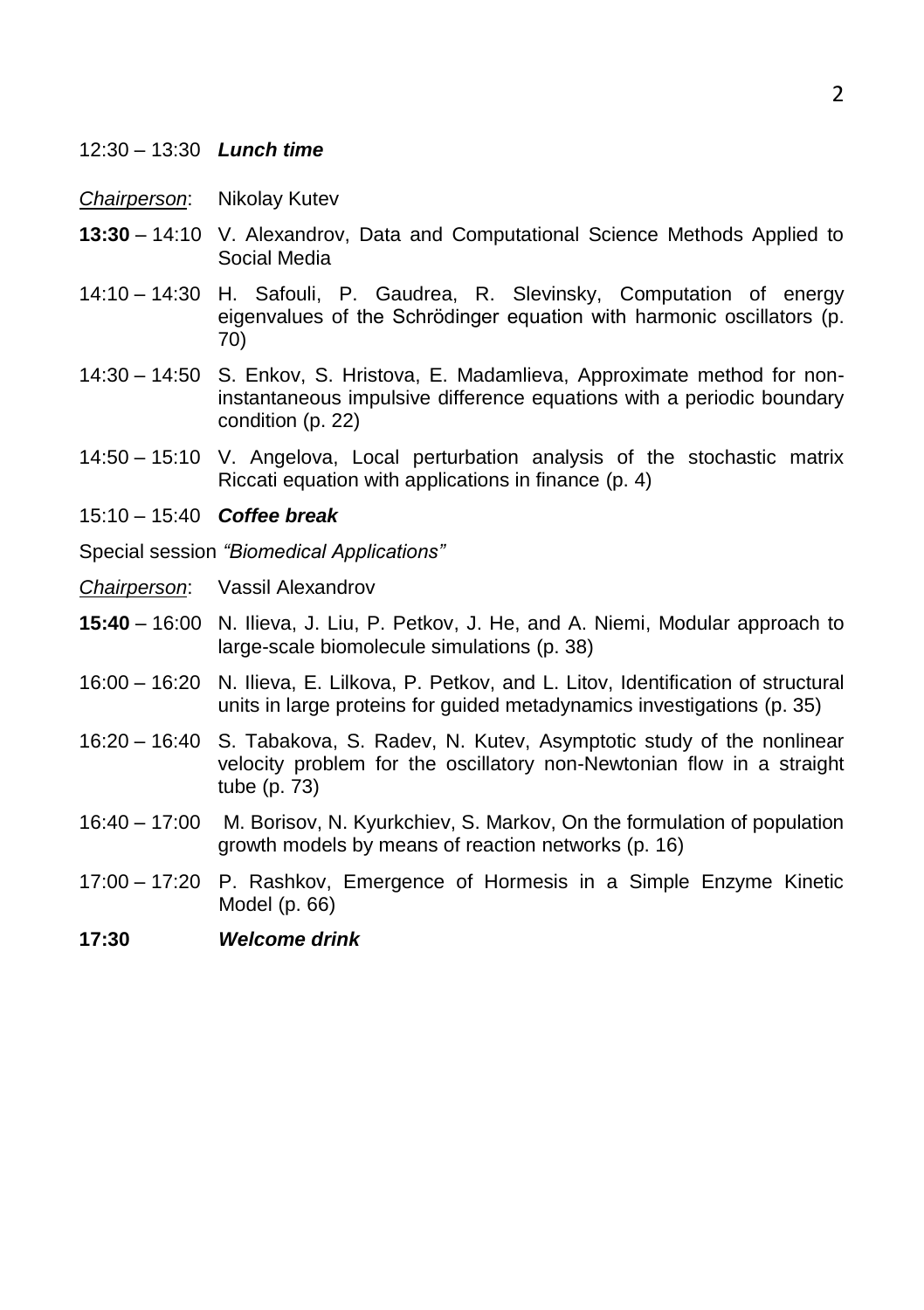#### *Wednesday, December 21*

*Chairperson*: Stefka Fidanova

- **09:00** − 09:20 Stanislav Harizanov, Fast algorithm for solving  $\ell^0$ -constrained graph-Laplacian minimization (p. 27)
- 09:20 09:40 S. Harizanov, J. de Dios Pont, S. Ståhl, D. Wenzel, Denoising and feature extraction of 2D CT radiographic images (p. 29)
- 09:40 10:00 Nikolay K. Vitanov, Kaloyan N. Vitanov, Box model of migration in channels of networks (p. 75)
- 10:00 10:30 *Coffee break and poster session*
- *Chairperson*: Stanislav Harizanov
- **10:30** 10:50 E. Atanassov, A. Karaivanova, T. Gurov, Advanced services for Virtual Research Environments (p. 8)
- 10:50 11:10 A. Alexandrov, Method and algorithm for WSN time synchronization based on Kalman filter and Fraser-Potter equation (p. 2)
- 11:10 11:30 T. Balabanov, M. Barova, D. Keremedchiev, Image construction with 2D ellipses by genetic algorithms optimization (p. 10)
- 11:30 12:00 *Business meeting of BGSIAM Section (for SIAM members only)*
- 12:00 13:00 *Lunch time*

*Chairperson*: Krassimir Georgiev

- **13:00** 13:40 O. Iliev, J. Mohring, N. Shegunov, R. Milk, M. Ohlberger, Toward exascale computations of uncertainty quantification for porous media ow using multilevel Monte Carlo (p. 33)
- 13:40 14:00 M. Ben-Artzi, J.-P. Croisille, D. Fishelov, An embedded compact scheme for biharmonic problems in irregular domains (p. 14)
- 14:00 14:20 M. Terziyska, Y. Todorov, M. Dobreva, Efficient error based metrics for fuzzy-neural network performance evaluation (p.74)
- 14:20 14:40 E. Nikolova, I Jordanov, Z. Dimitrova, N. Vitanov, Nonlinear evolution equations for propagation of waves in arteries with aneurysms: exact solutions obtained by the modified method of simplest equation (p. 58)
- 14:40 15:00 K. Liolios, V. Tsihrintzis, K. Georgiev, I. Georgiev, P. Angelidis, Optimal mathematical model for the simulation of removal of pollutants in constructed wetlands: linear or non-linear procedures? (p. 52)
- 15:00 15:30 **Coffee break**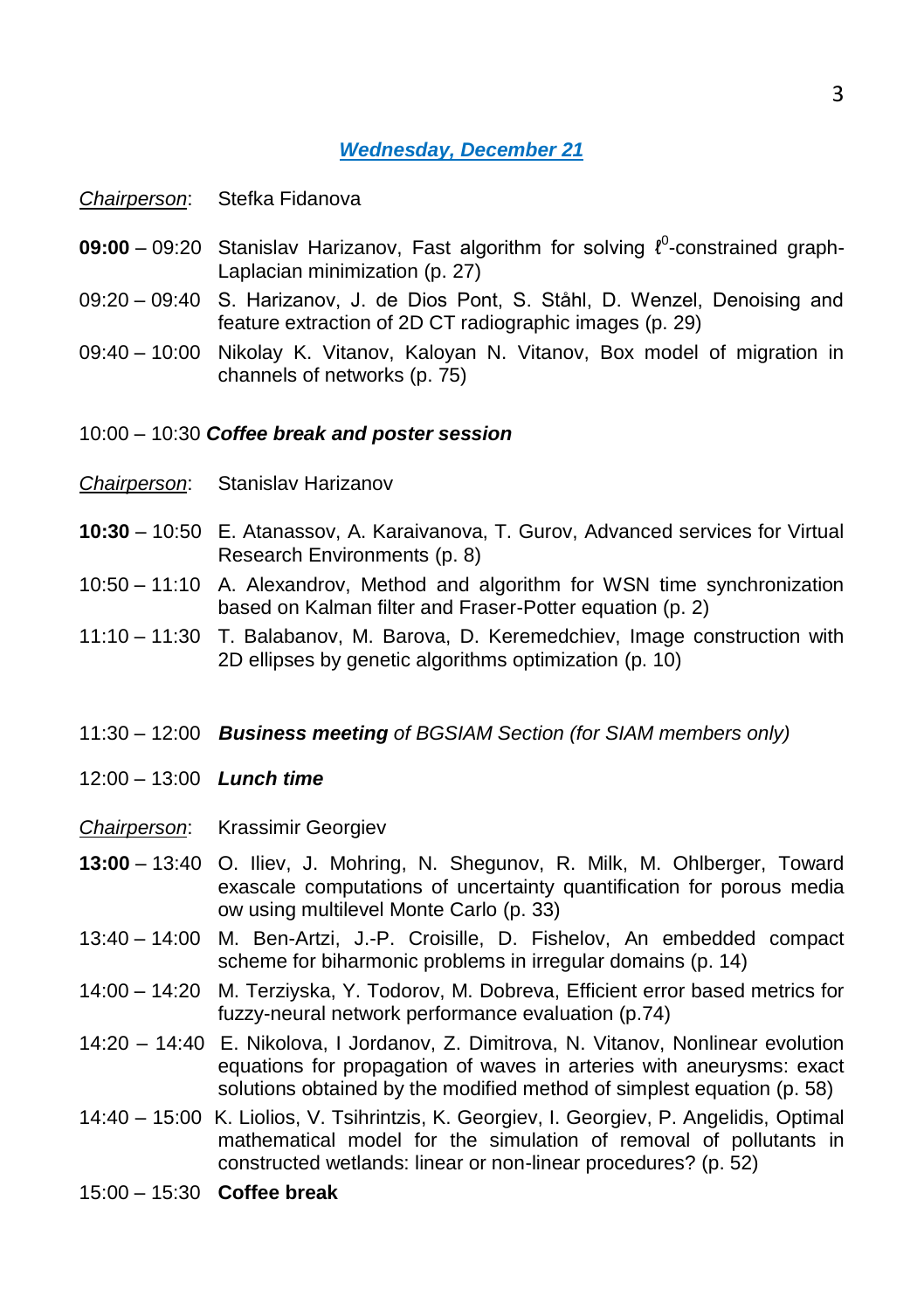- Chairperson: Pencho Marinov
- **15:30** 15:50 G. Evtimov, S. Fidanova, Ant Colony optimization algorithm for 1D Cutting Stock Problem (p. 24)
- 15:50 16:10 S. Ismaili, S. Fidanova, Representation of civilians and police officers by generalized nets for describing software agents in the case of protest (p. 40)
- 16:10 16:30 H. Kostadinov, N. Manev, About flash memories and error correcting codes (p. 49)
- 16:30 16:50 L. Markov, Some results involving Euler-type integrals and dilogarithm values (p. 54)
- 16:50 17:10 K. Vlachkova, Convexity preserving scattered data interpolation using Powell-Sabin elements

**18:00 Conference Dinner**

*Thursday, December 22*

- *Chairperson*: Ivan Georgiev
- **09:00** 09:40 Kr. Danov, Modeling of membranes with complex rheology: computational aspects (p. 20)
- 09:40 10:00 S. Bushev, Industrial mathematics phase transitions, scatering, structures (p. 17)
- 10:00 10:20 I. Jordanov, I. Dushkov, E. Nikolova, N. Vitanov, Applications of time delay differential equations in dynamics of a system of three competing populations (p. 45)
- 10:20 10:40 **Coffee break**
- *Special session "*Mathematics in Industry*"*
- *Chairperson*: Michail Todorov
- **10:40** 11:00 S. Harizanov, D. Dimov, N. Naidenov, S. Kostadinova, Multi-frame denoising of still images (p. 28)
- 11:00 11:20 G. Evtimov, Optimal cutting problem
- 11:20 11:40 T. Balabanov, N. Manev, W. Mudzimbabwe, P. Tomov, I. Zankinski, S. Zhelezova, Authenticity management algorithm for digital images (p. 12)
- 11:40 12:00 T. Ivanov, G. Lyutskanova, D. Aleksov, O. Kounchev, Laboratory calibration of MEMS rate sensors (p. 42)
- 12:00 12:20 Z. Minchev, Future cyber risks landscape exploration: modelling, simulation, validation & verification (p. 57)
- **12:20 Closing**